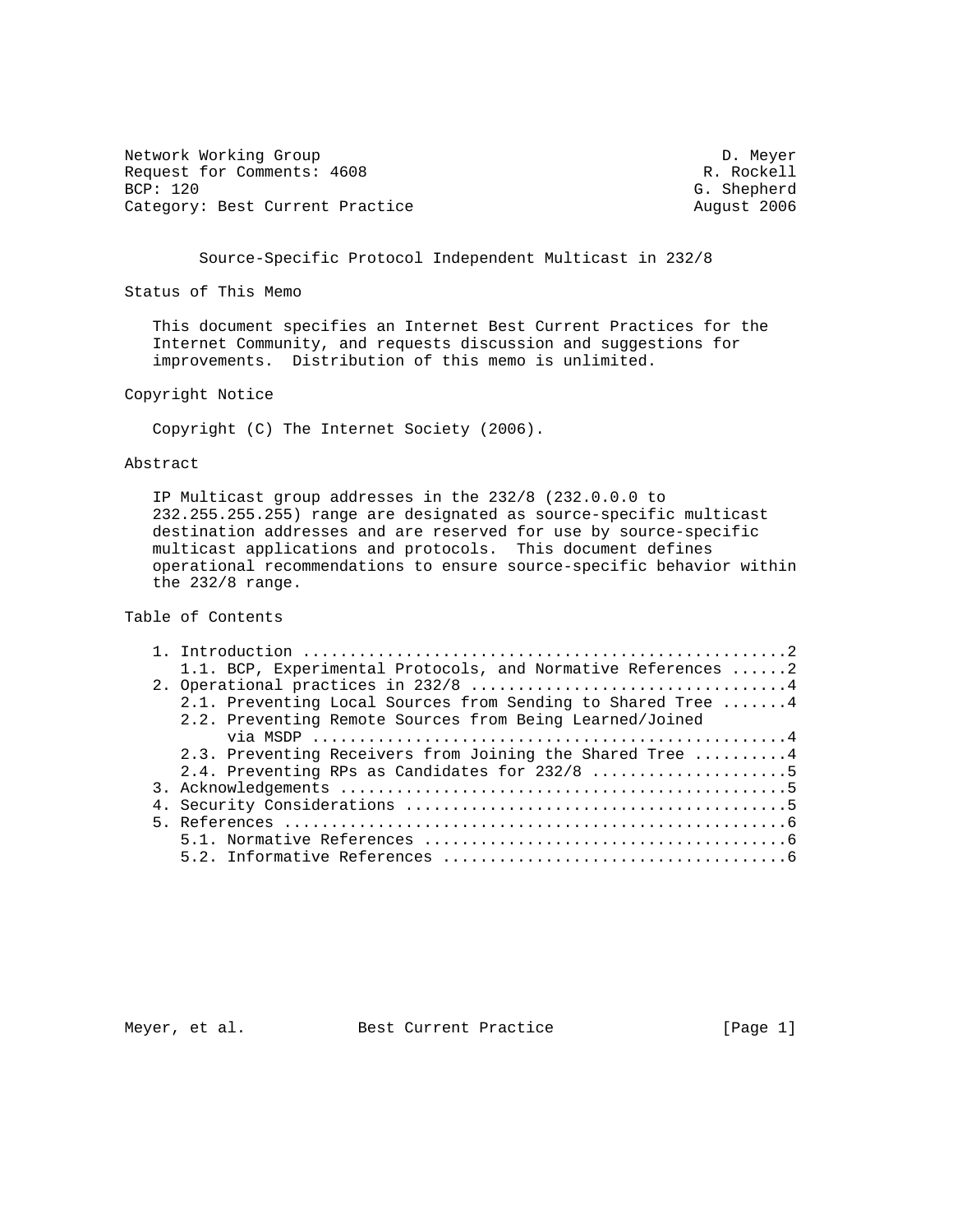## 1. Introduction

 Current Protocol Independent Multicast - Sparse Mode (PIM-SM) [RFC4601] relies on the shared Rendezvous Point (RP) tree to learn about active sources for a group and to support group-generic (Any Source Multicast or ASM) data distribution. The IP Multicast group address range 232/8 has been designated for Source-Specific Multicast [RFC3569] applications and protocols [IANA] and SHOULD support source-only trees only, precluding the requirement of an RP and a shared tree; active sources in the 232/8 range will be discovered out of band. PIM Sparse Mode Designated Routers (DR) with local membership are capable of joining the shortest path tree for the source directly using SSM functionality of PIM-SM.

 Operational best common practices in the 232/8 group address range are necessary to ensure shortest path source-only trees across multiple domains in the Internet [RFC3569], and to prevent data from sources sending to groups in the 232/8 range from arriving via shared trees. This avoids unwanted data arrival and allows several sources to use the same group address without conflict at the receivers.

The operational practices SHOULD:

- o Prevent local sources from sending to shared tree
- o Prevent receivers from joining the shared tree
- o Prevent RPs as candidates for 232/8
- o Prevent remote sources from being learned/joined via Multicast Source Discovery Protocol (MSDP) [RFC3618]
- 1.1. BCP, Experimental Protocols, and Normative References

 This document describes the best current practice for a widely deployed Experimental protocol, MSDP. There is no plan to advance MSDP's status (for example, to Proposed Standard). The reasons for this include:

 o MSDP was originally envisioned as a temporary protocol to be supplanted by whatever the Inter-Domain Multicast Routing (IDMR) working group produced as an inter-domain protocol. However, the IDMR WG (or subsequently, the Border Gateway Multicast Protocol (BGMP) WG) never produced a protocol that could be deployed to replace MSDP.

Meyer, et al. Best Current Practice [Page 2]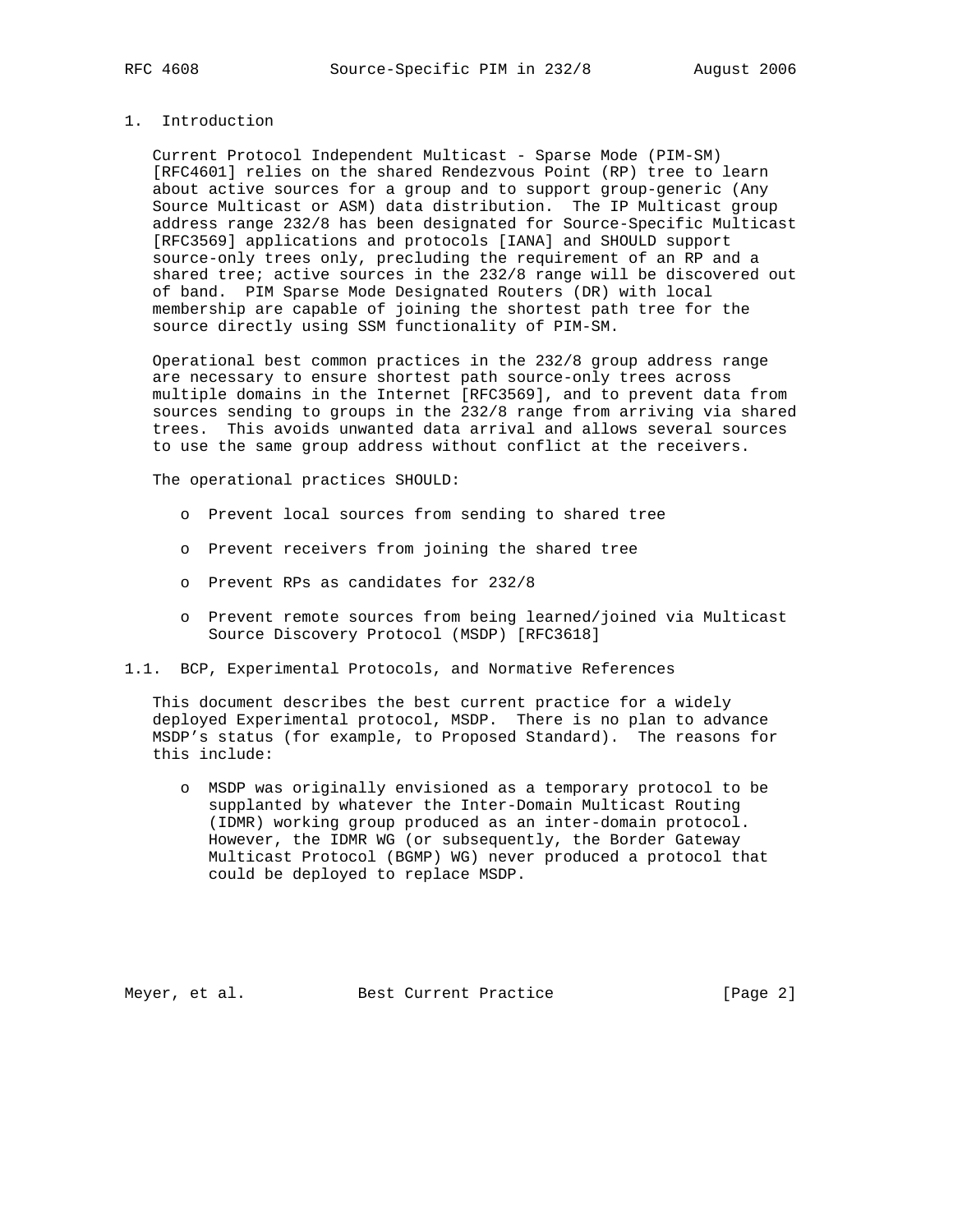- o One of the primary reasons given for MSDP to be classified as Experimental was that the MSDP Working Group came up with modifications to the protocol that the WG thought made it better but that implementors didn't see any reasons to deploy. Without these modifications (e.g., UDP or GRE encapsulation), MSDP can have negative consequences to initial packets in datagram streams.
- o Scalability: Although we don't know what the hard limits might be, readvertising everything you know every 60 seconds clearly limits the amount of state you can advertise.
- o MSDP reached nearly ubiquitous deployment as the de facto standard inter-domain multicast protocol in the IPv4 Internet.
- o No consensus could be reached regarding the reworking of MSDP to address the many concerns of various constituencies within the IETF. As a result, a decision was taken to document what is (ubiquitously) deployed and to move that document to Experimental. Although advancement of MSDP to Proposed Standard was considered, for the reasons mentioned above, it was immediately discarded.
- o The advent of protocols such as source-specific multicast and bi-directional PIM, as well as embedded RP techniques for IPv6, have further reduced consensus that a replacement protocol for MSDP for the IPv4 Internet is required.

 The RFC Editor's policy regarding references is that they be split into two categories known as "normative" and "informative". Normative references specify those documents that must be read for one to understand or implement the technology in an RFC (or whose technology must be present for the technology in the new RFC to work) [RFCED]. In order to understand this document, one must also understand both the PIM [RFC4601] and MSDP [RFC3618] documents. As a result, references to these documents are normative.

 The IETF has adopted the policy that BCPs must not have normative references to Experimental protocols. However, this document is a special case in that the underlying Experimental document (MSDP) is not planned to be advanced to Proposed Standard.

 The MBONED Working Group requests approval under the Variance Procedure as documented in RFC 2026 [RFC2026]. The IESG followed the Variance Procedure and, after an additional 4-week IETF Last Call, evaluated the comments and status and has approved the document.

Meyer, et al. Best Current Practice [Page 3]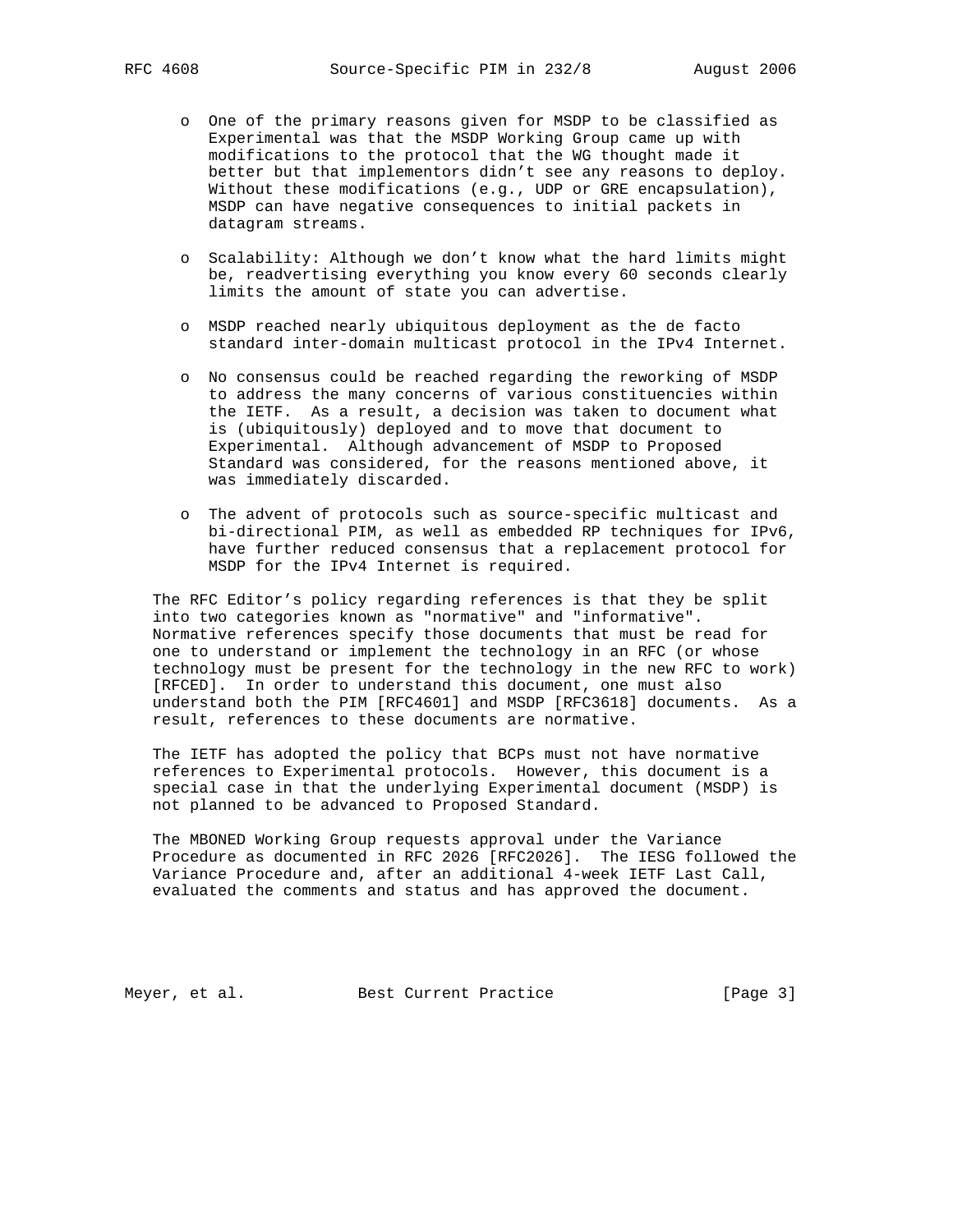The key words "MUST"", "MUST NOT", "REQUIRED", "SHALL", "SHALL NOT", "SHOULD", "SHOULD NOT", "RECOMMENDED", "MAY", and "OPTIONAL" in this document are to be interpreted as described in RFC 2119 [RFC2119].

- 2. Operational practices in 232/8
- 2.1. Preventing Local Sources from Sending to Shared Tree

 In order to eliminate the use of shared trees for groups in 232/8, while maintaining coexistence with ASM in PIM-SM, the behavior of the RP and/or the DR needs to be modified. This can be accomplished by

- preventing data for 232/8 groups from being sent encapsulated to the RP by the DR,
- preventing the RP from accepting registers for 232/8 groups from the DR, and
- preventing the RP from forwarding accepted data down (\*,G) tree for 232/8 groups.
- 2.2. Preventing Remote Sources from Being Learned/Joined via MSDP

 SSM does not require active source announcements via MSDP. All source announcements are received out of band, and the last hop router is responsible for sending (S,G) joins directly to the source. To prevent propagation of SAs in the 232/8 range, an RP SHOULD

- never originate an SA for any 232/8 groups, and
- never accept or forward an SA for any 232/8 groups.
- 2.3. Preventing Receivers from Joining the Shared Tree

 Local PIM domain practices need to be enforced to prevent local receivers from joining the shared tree for 232/8 groups. This can be accomplished by

- preventing DR from sending (\*,G) joins for 232/8 groups, and
- preventing RP from accepting (\*,G) join for 232/8 groups.

 However, within a local PIM domain, any last-hop router NOT preventing (\*,G) joins may trigger unwanted (\*,G) state toward the RP that intersects an existing (S,G) tree, allowing the receiver on the shared tree to receive the data, which breaks the source-specific

Meyer, et al. Best Current Practice [Page 4]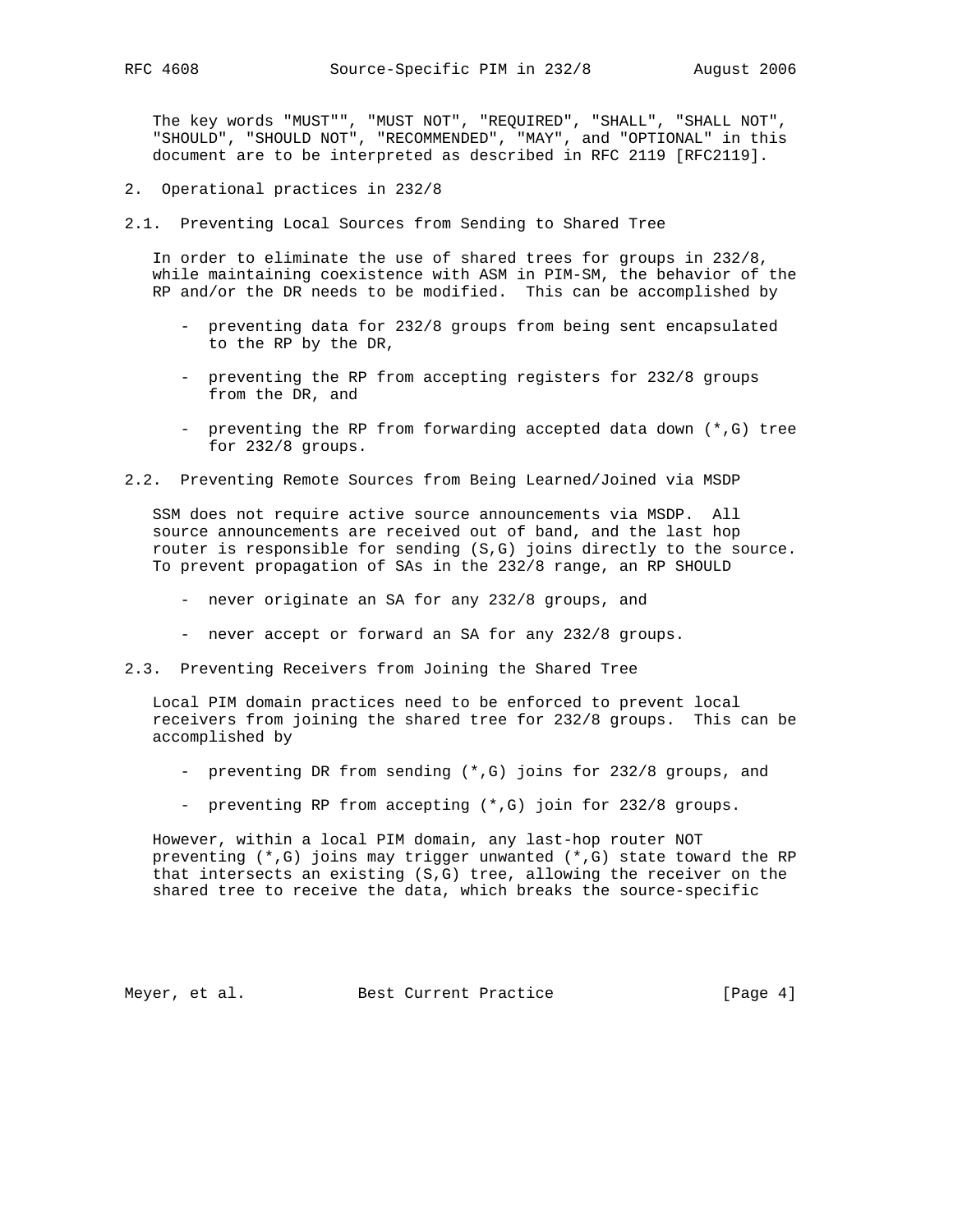[RFC3569] service model. It is therefore recommended that ALL routers in the domain MUST reject AND never originate (\*,G) joins for 232/8 groups.

 In those cases in which an ISP is offering its customers (or others) the use of the ISP's RP, the ISP SHOULD NOT allow (\*,G) joins in the 232/8 range.

2.4. Preventing RPs as Candidates for 232/8

 Because SSM does not require an RP, all RPs SHOULD NOT offer themselves as candidates in the 232/8 range. This can be accomplished by

- preventing RP/BSR from announcing in the 232/8 range,
- preventing ALL routers from accepting RP delegations in the 232/8 range, and
- precluding RP functionality on RP for the 232/8 range.

 Note that in typical practice, RPs announce themselves as candidates for the 224/4 (which obviously includes 232/8). It is still acceptable to allow the advertisement of 224/4 (or any other superset of 232/8); however, this approach relies on the second point, above; namely, that routers silently ignore the RP delegation in the 232/8 range and prevent sending or receiving using the shared tree, as described previously. Finally, an RP SHOULD NOT be configured as a candidate RP for 232/8 (or for a more specific range).

3. Acknowledgements

 This document is the work of many people in the multicast community, including (but not limited to) Dino Farinacci, John Meylor, John Zwiebel, Tom Pusateri, Dave Thaler, Toerless Eckert, Leonard Giuliano, Mike McBride, and Pekka Savola.

4. Security Considerations

 This document describes operational practices that introduce no new security issues to PIM-SM [RFC4601] in either or SSM [RFC3569] or ASM operation.

 However, in the event that the operational practices described in this document are not adhered to, some problems may surface. In particular, Section 2.3 describes the effects of non-compliance of last-hop routers (or, to some degree, rogue hosts sending PIM messages themselves) on the source-specific service model. Creating

Meyer, et al. Best Current Practice [Page 5]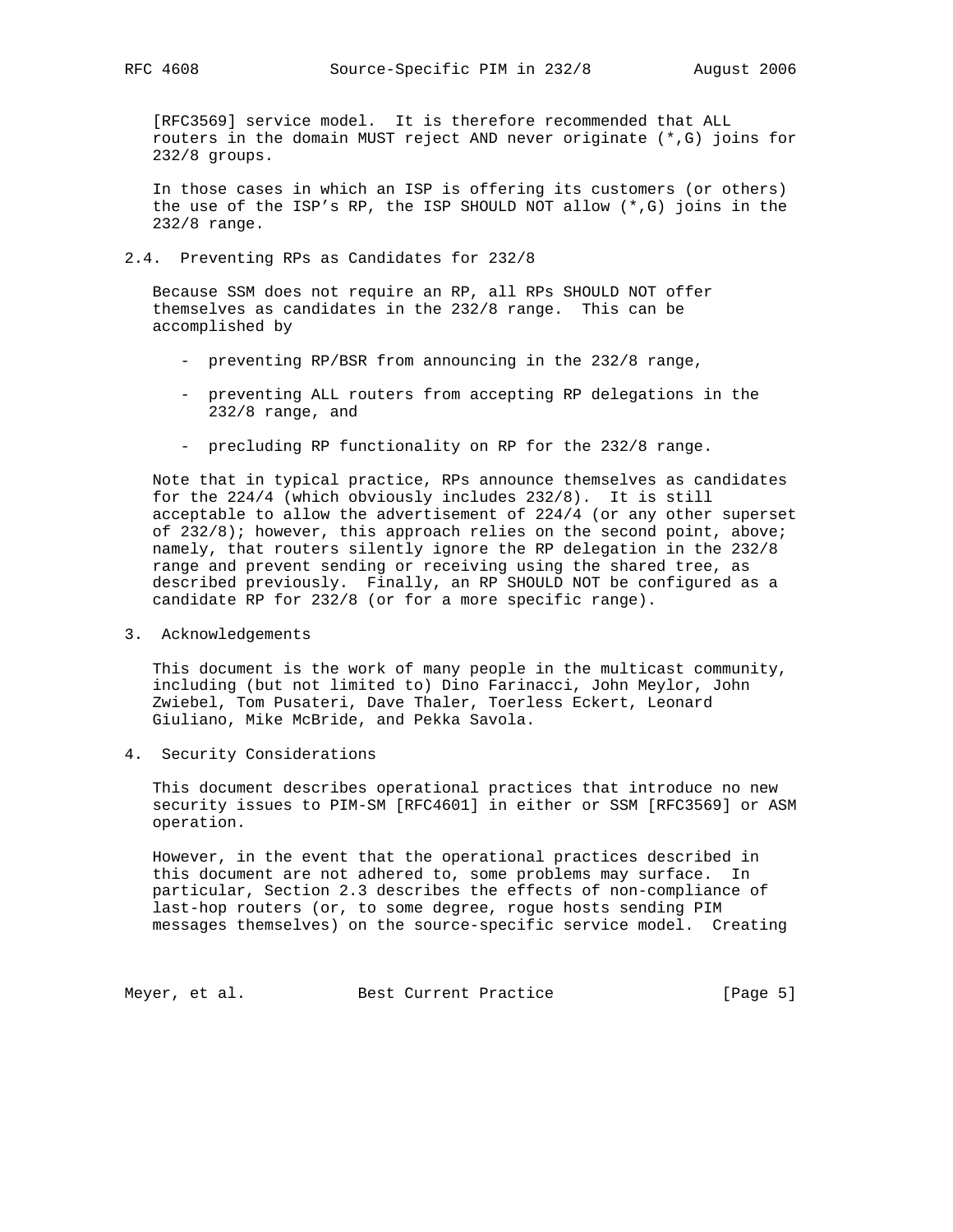the  $(*,G)$  state for source-specific  $(S,G)$  could enable a receiver to receive data it should not get. This can be mitigated by host-side multicast source filtering.

- 5. References
- 5.1. Normative References
	- [RFC4601] Fenner, B., Handley, M., Holbrook, H., and I. Kouvelas, "Protocol Independent Multicast - Sparse Mode (PIM-SM): Protocol Specification (Revised)", RFC 4601, August 2006.
	- [RFC2119] Bradner, S., "Key words for use in RFCs to Indicate Requirement Levels", BCP 14, RFC 2119, March 1997.
	- [RFC2026] Bradner, S., "The Internet Standards Process -- Revision 3", BCP 9, RFC 2026, October 1996.
	- [RFC3569] Bhattacharyya, S., "An Overview of Source-Specific Multicast (SSM)", RFC 3569, July 2003.
	- [RFC3618] Fenner, B. and D. Meyer, "Multicast Source Discovery Protocol (MSDP)", RFC 3618, October 2003.

## 5.2. Informative References

[IANA] http://www.iana.org

[RFCED] http://www.rfc-editor.org/policy.html

## Authors' Addresses

David Meyer

EMail: dmm@1-4-5.net

 Robert Rockell Sprint

EMail: rrockell@sprint.net

 Greg Shepherd Cisco

EMail: gjshep@gmail.com

Meyer, et al. Best Current Practice [Page 6]